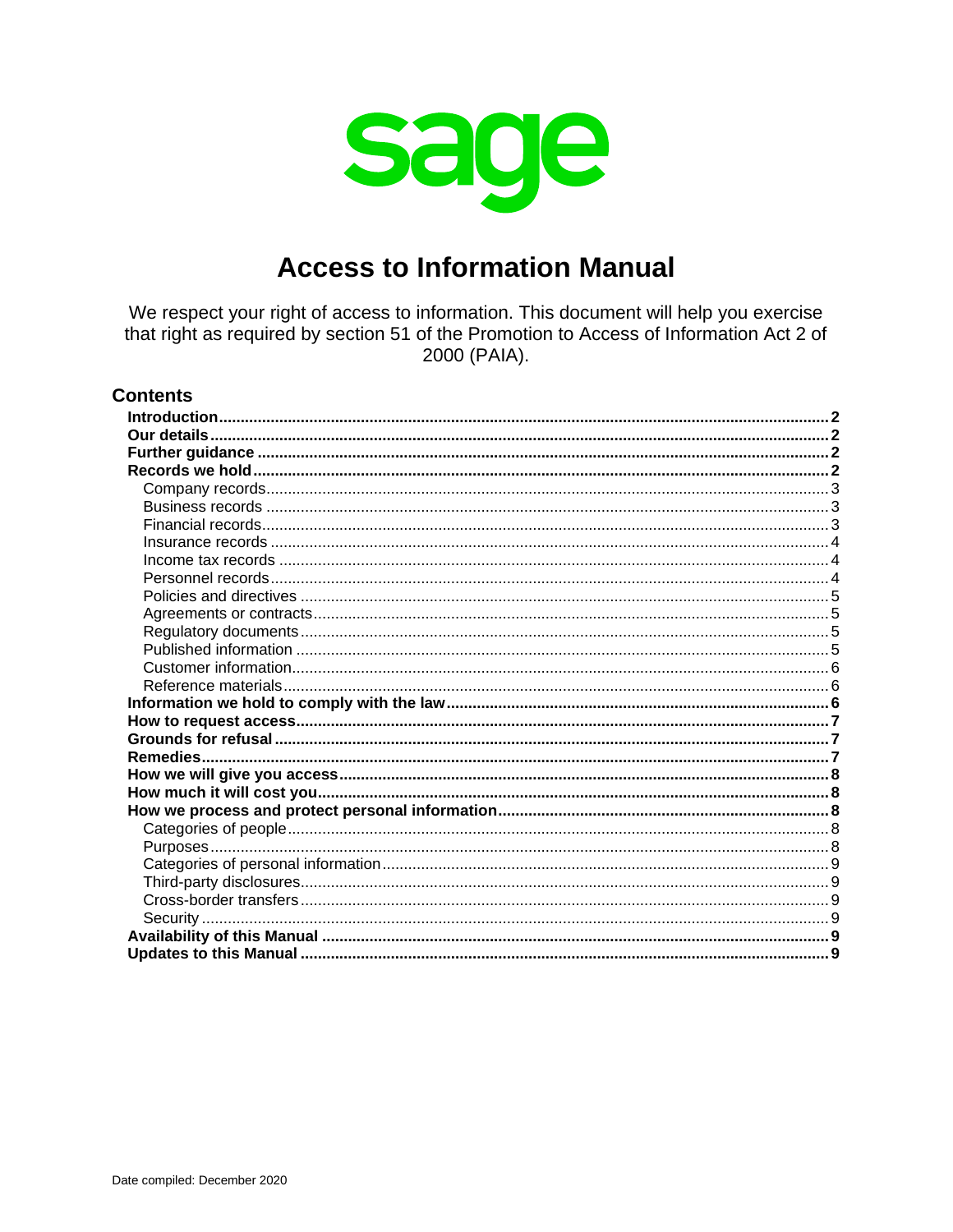# <span id="page-1-0"></span>**Introduction**

We are Sage South Africa (Pty) Ltd, and we conduct business as an accounting and business management software and outsourced service provider.

This is our 'Access to Information Manual'. Its purpose is to help you access our information and any other information that we have. PAIA requires us to make it available to you so that you:

- know what types of information we have; and
- can request access to it.

# <span id="page-1-1"></span>**Our details**

Our details are as follows:

- **Company name**: Sage South Africa (Pty) Ltd
- **Registration number**: 2003/015693/07
- **Postal address**: PO Box 76182, Wendywood, Sandton, Gauteng
- **Physical address**: 6th Floor, Gateway West Offices, 22 Magwa Crescent, Waterfall, Midrand
- **Phone number**: 021 522 7500
- **Information officer**: **[privacy.ZA@sage.com](mailto:privacy.ZA@sage.com)**
- **Information officer email**: **[privacy.ZA@sage.com](mailto:privacy.ZA@sage.com)**
- **Contact email**: **[privacy.ZA@sage.com](mailto:privacy.ZA@sage.com)**
- **Website**: **[www.sage.com/en-za](https://www.sage.com/en-za)**

### <span id="page-1-2"></span>**Further guidance**

If you would like further guidance on how you can get access to information under PAIA, you may contact the South African Human Rights Commission (SAHRC) to find out more information about PAIA. They have a guide in each official language of South Africa on how to exercise any right under PAIA. In terms of the Section 110 of the Protection of Personal Information Act 4 of 2013 the functions of the Human Rights Commission have been transferred to the Information Regulator. Their contact details are as follows:

- **Phone number**: 010 023 5200 or 010 023 5207
- **Fax number**: 011 403 0668
- **Postal address**: P.O Box 3153, Braamfontein, Johannesburg, 2017
- **Physical address**: 33 Hoofd Street, Forum III, 3rd Floor Braampark, Braamfontein, Johannesburg, 2017
- **Website**: **<https://www.justice.gov.za/inforeg/index.html>** and **<http://www.sahrc.org.za/index.php/understanding-paia>**
- General e-mail: **[inforeg@justice.gov.za](mailto:inforeg@justice.gov.za)**
- Complaints email: **[complaints.IR@justice.gov.za](mailto:complaints.IR@justice.gov.za)**

# <span id="page-1-3"></span>**Records we hold**

We hold the following subjects and categories of records:

- **[Company records](#page-2-0)**;
- **[Business records](#page-2-1)**;
- **[Financial records](#page-2-2)**;
- **[Insurance records](#page-3-0)**;
- **[Personnel records](#page-3-2)**;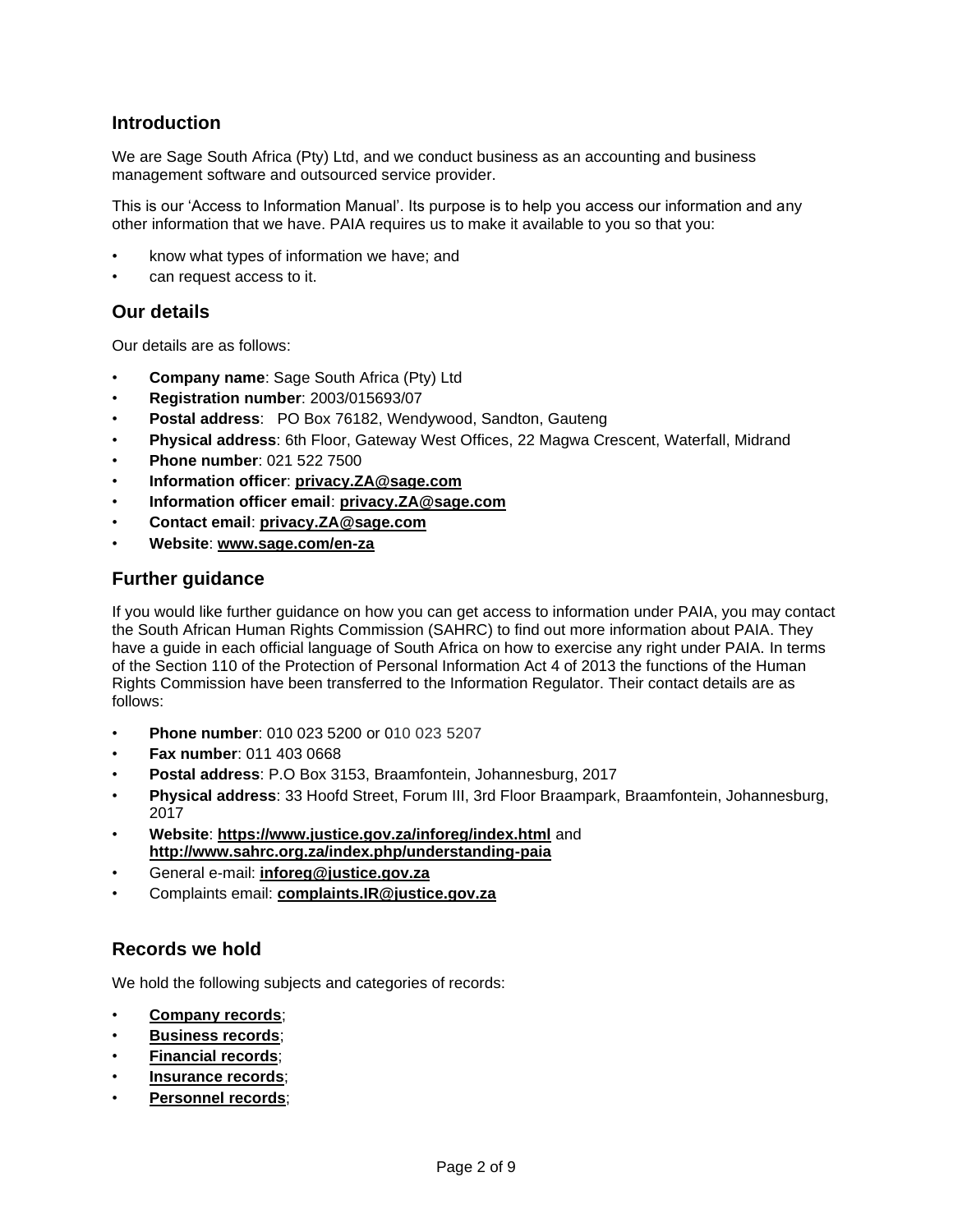- **[Policies and directives](#page-4-0)**;
- **[Agreements or contracts](#page-4-1)**;
- **[Regulatory documents](#page-4-2)**;
- **[Published information](#page-4-3)**;
- **[Customer information](#page-5-0)**; and
- **[Reference materials](#page-5-1)**.

Please note that records that are 'not automatically available' must be requested using the process outlined in the 'How to request access' section of this manual.

### <span id="page-2-0"></span>**Company records**

Company records are all our records related to the incorporation and administration of our company. Some of them are available from the Companies and Intellectual Property Commission (CIPC).

| <b>Memorandum of incorporation</b>                                                                     | Automatically available<br>from CIPC |
|--------------------------------------------------------------------------------------------------------|--------------------------------------|
| Directors' names                                                                                       | Automatically available<br>from CIPC |
| Documents of incorporation                                                                             | Automatically available<br>from CIPC |
|                                                                                                        |                                      |
|                                                                                                        |                                      |
| Records relating to appointment of directors, auditor, secretary,<br>public officer, or other officers | Not automatically available          |
| Share register and other statutory registers                                                           | Not automatically available          |
| Other statutory records                                                                                | Not automatically available          |

#### <span id="page-2-1"></span>**Business records**

Business records include any documents that have economic value to the business.

| <b>Operational records</b> | Not automatically available |
|----------------------------|-----------------------------|
| <b>Databases</b>           | Not automatically available |
| <b>Published works</b>     | Not automatically available |
| Internal correspondence    | Not automatically available |
| <b>Product records</b>     | Not automatically available |

### <span id="page-2-2"></span>**Financial records**

Financial records are all our records related to our finances.

| <b>Financial statements</b>                         | Not automatically available           |
|-----------------------------------------------------|---------------------------------------|
| <b>Tax returns</b>                                  | Not automatically available           |
| Other documents relating to taxation of the company | Not automatically available           |
| <b>Accounting records</b>                           | Not automatically available           |
| <b>Audit records</b>                                | Not automatically available           |
| <b>Banking records</b>                              | Not automatically available           |
| <b>Banking details</b>                              | Automatically available on<br>request |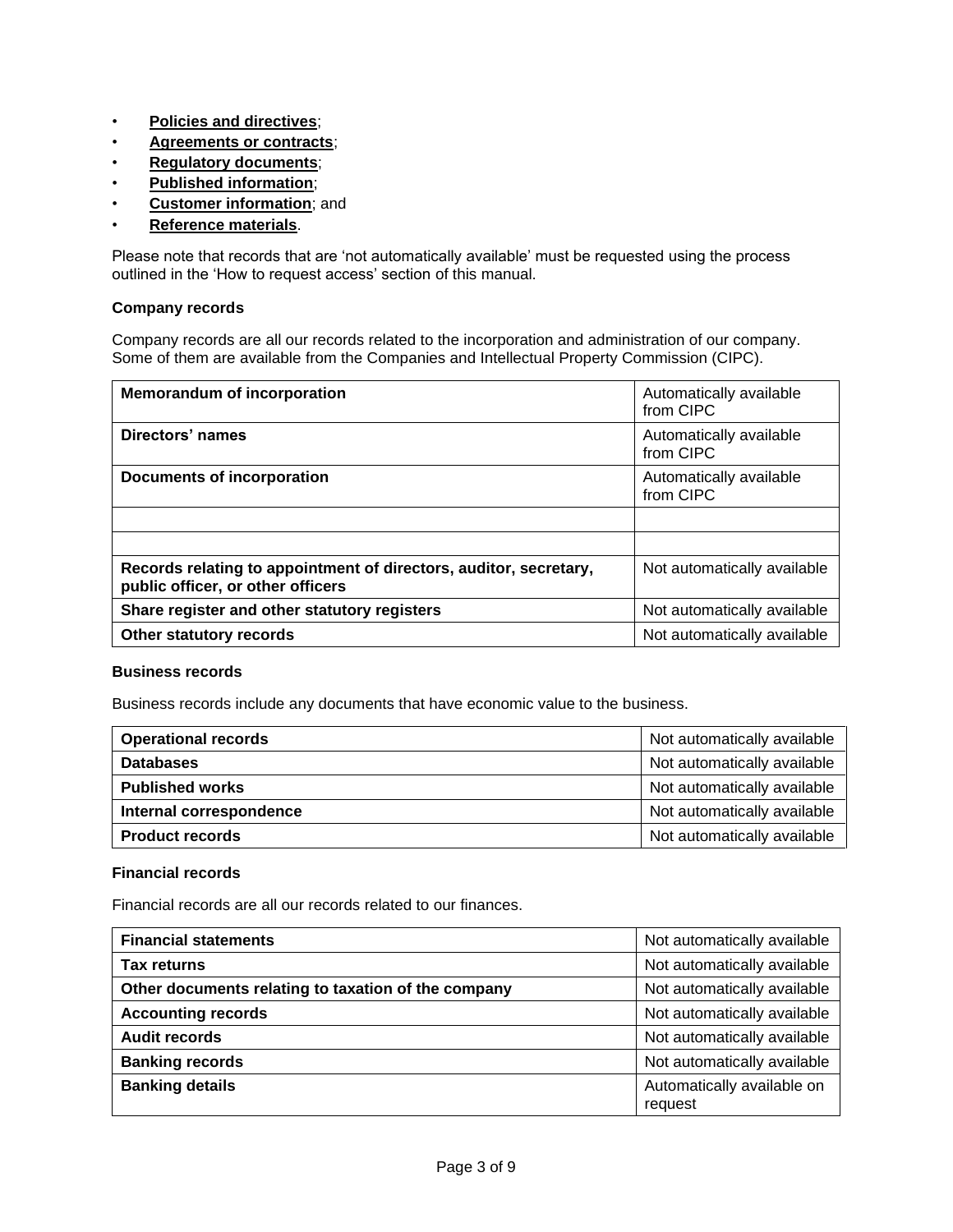| <b>Bank statements</b>            | Not automatically available |
|-----------------------------------|-----------------------------|
| <b>Electronic banking records</b> | Not automatically available |
| Paid cheques                      | Not automatically available |
| Asset register                    | Not automatically available |
| <b>Rental agreements</b>          | Not automatically available |
| <b>Invoices</b>                   | Not automatically available |
| <b>Financial agreements</b>       | Not automatically available |

#### <span id="page-3-0"></span>**Insurance records**

Insurance records are all our records related to our insurable assets.

| Insurance policies held by the company                  | Not automatically available |
|---------------------------------------------------------|-----------------------------|
| Register of all immovable property owned by the company | Not automatically available |

#### <span id="page-3-1"></span>**Income tax records**

Income tax records are all our records related to our income tax obligations.

| <b>PAYE Records</b>                                     | Not automatically available |
|---------------------------------------------------------|-----------------------------|
| <b>Corporate tax records</b>                            | Not automatically available |
| <b>Customs tax</b>                                      | Not automatically available |
| Documents issued to employees for income tax purposes   | Not automatically available |
| Records of payments made to SARS on behalf of employees | Not automatically available |
| <b>VAT records</b>                                      | Not automatically available |
| <b>Regional Services Levies</b>                         | Not automatically available |
| <b>Skills Development Levies</b>                        | Not automatically available |
| <b>UIF</b>                                              | Not automatically available |
| <b>Workmen's Compensation</b>                           | Not automatically available |

#### <span id="page-3-2"></span>**Personnel records**

Personnel records are all our records about anyone who works for us, provides services to us, or provides services on our behalf and who receives or is entitled to receive remuneration, including our employees, contractors, and other personnel.

| List of employees                         | Not automatically available |
|-------------------------------------------|-----------------------------|
| <b>Employee personal information</b>      | Not automatically available |
| <b>Employee employment contracts</b>      | Not automatically available |
| <b>Employment policies and procedures</b> | Not automatically available |
| <b>Employment Equity Plan</b>             | Not automatically available |
| <b>Medical aid records</b>                | Not automatically available |
| Pension and provident fund records        | Not automatically available |
| <b>Salaries of employees</b>              | Not automatically available |
| Leave records                             | Not automatically available |
| <b>Internal evaluations</b>               | Not automatically available |
| <b>Disciplinary records</b>               | Not automatically available |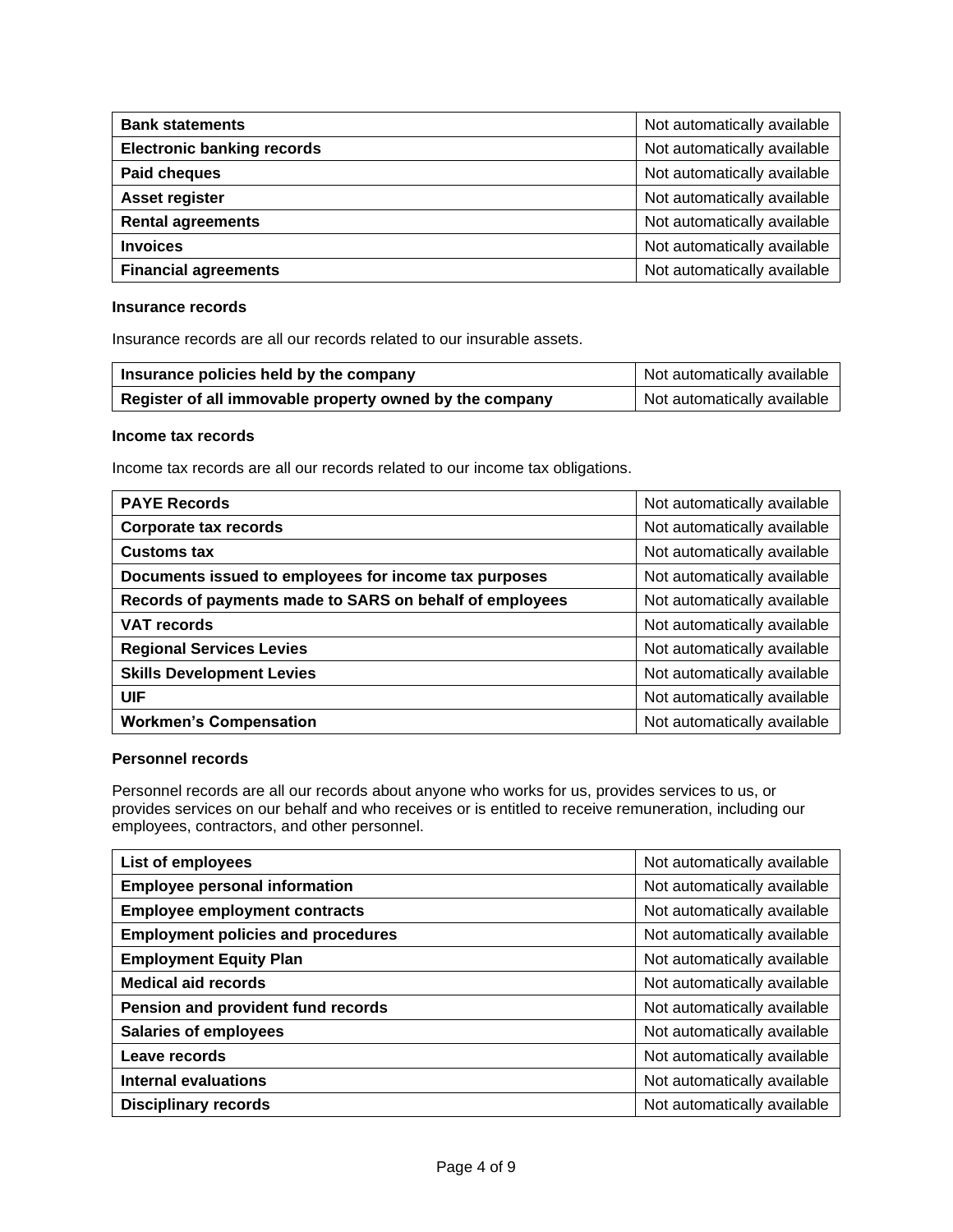| <b>Disciplinary codes</b>              | Not automatically available |
|----------------------------------------|-----------------------------|
| <b>Codes of conduct</b>                | Not automatically available |
| <b>Training records</b>                | Not automatically available |
| <b>Operating manuals</b>               | Not automatically available |
| Personal records provided by personnel | Not automatically available |
| Other statutory records                | Not automatically available |
| <b>Related correspondence</b>          | Not automatically available |

### <span id="page-4-0"></span>**Policies and directives**

Policies and directives include both internal and external documents.

| Internal relating to employees and the company       | Not automatically available |
|------------------------------------------------------|-----------------------------|
| External relating to clients and other third parties | Not automatically available |
| Information technology systems and documents         | Not automatically available |

#### <span id="page-4-1"></span>**Agreements or contracts**

Agreements or contracts include the documents themselves and all related documents.

| <b>Standard Agreements</b>                                             | https://www.sage.com/en-<br>za/legal/terms-and-<br>conditions/product-and-<br>service-terms-and-<br>conditions/ |
|------------------------------------------------------------------------|-----------------------------------------------------------------------------------------------------------------|
| <b>Contracts concluded with customers</b>                              | Not automatically available                                                                                     |
| <b>NDAs</b>                                                            | Not automatically available                                                                                     |
| <b>Letters of Intent, MOUs</b>                                         | Not automatically available                                                                                     |
| Third party contracts (such as JV agreements, VAR Agreements,<br>etc.) | Not automatically available                                                                                     |
| Office management contracts                                            | Not automatically available                                                                                     |
| <b>Supplier contracts</b>                                              | Not automatically available                                                                                     |

# <span id="page-4-2"></span>**Regulatory documents**

Regulatory documents include any documents required to comply with any laws.

| <b>Permits</b>     | Not automatically available |
|--------------------|-----------------------------|
| ∣ Licences         | Not automatically available |
| <b>Authorities</b> | Not automatically available |

### <span id="page-4-3"></span>**Published information**

Published information includes any document that we prepare and produce.

| <b>External newsletters and circulars</b>             | Automatically available     |
|-------------------------------------------------------|-----------------------------|
| Internal newsletters and circulars                    | Not automatically available |
| Information on the company published by third parties | Not automatically available |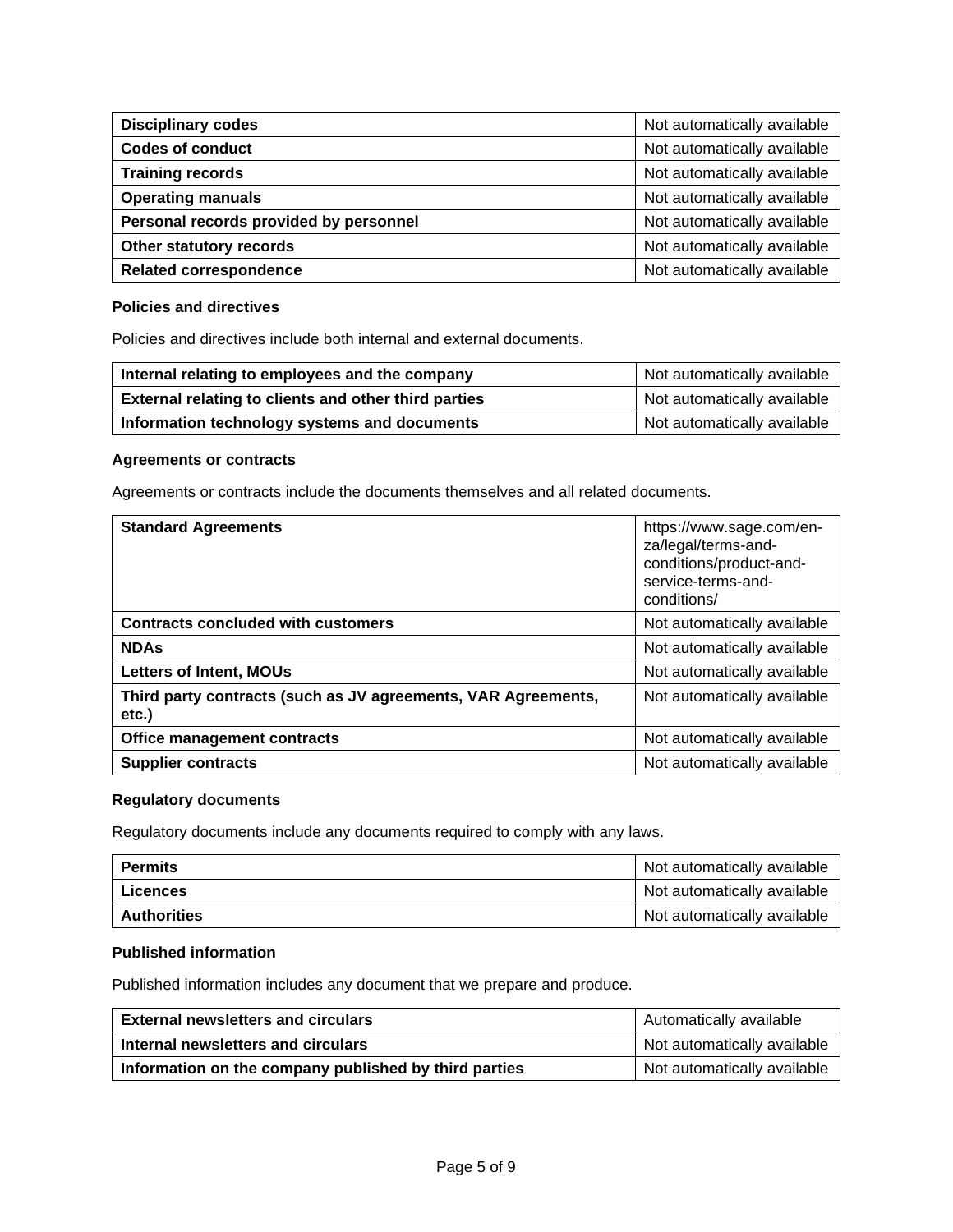### <span id="page-5-0"></span>**Customer information**

Customer information includes any information about anyone that we provide goods or services to, including our customers, leads, or prospects.

| <b>Customer details</b>                         | Not automatically available |
|-------------------------------------------------|-----------------------------|
| Contact details of individuals within customers | Not automatically available |
| <b>Communications with customers</b>            | Not automatically available |
| Sales records                                   | Not automatically available |
| <b>Transactional information</b>                | Not automatically available |
| <b>Marketing records</b>                        | Not automatically available |

### <span id="page-5-1"></span>**Reference materials**

Reference materials include any sources of information that we contribute to.

| <b>Books</b>                             | Not automatically available |
|------------------------------------------|-----------------------------|
| <b>Newsletters and journals articles</b> | Not automatically available |
| <b>Magazines</b>                         | Not automatically available |
| <b>Newspaper articles</b>                | Not automatically available |

# <span id="page-5-2"></span>**Information we hold to comply with the law**

We hold records for the purposes of PAIA in terms of the following main laws, among others:

- Basic Conditions of Employment Act 75 of 1997;
- Broad Based Black Economic Empowerment Act No. 53 of 2003;
- Companies Act 71 of 2008;
- Compensation for Occupational Injuries and Disease Act 130 of 1993;
- Competition Act 89 of 1998;
- Consumer Protection Act 68 of 2008;
- Copyright Act 98 of 1978;
- Electronic Communications Act 36 of 2005
- Electronic Communications and Transactions Act 25 of 2002;
- Employment Equity Act 55 of 1998;
- Financial Intelligence Centre Act 38 of 2001;
- Income Tax Act 58 of 1962;
- Labour Relations Act 66 of 1995;
- National Credit Act 34 of 2005;
- Municipal Finance Management Act 56 of 2003
- Occupational Health and Safety Act 85 of 1993;
- Public Finance Management Act 1 of 1999
- Protection of Personal Information Act 4 of 2013;
- Regulation of Interception of Communications and Provision of Communication related Information Act 70 of 2002;
- Skills Development Act 97 of 1998;
- Skills Development Levies Act 9 of 1999;
- Trade Marks Act 194 of 1993;
- Unemployment Insurance Act 63 of 2001;
- Unemployment Insurance Contributions Act 4 of 2002; and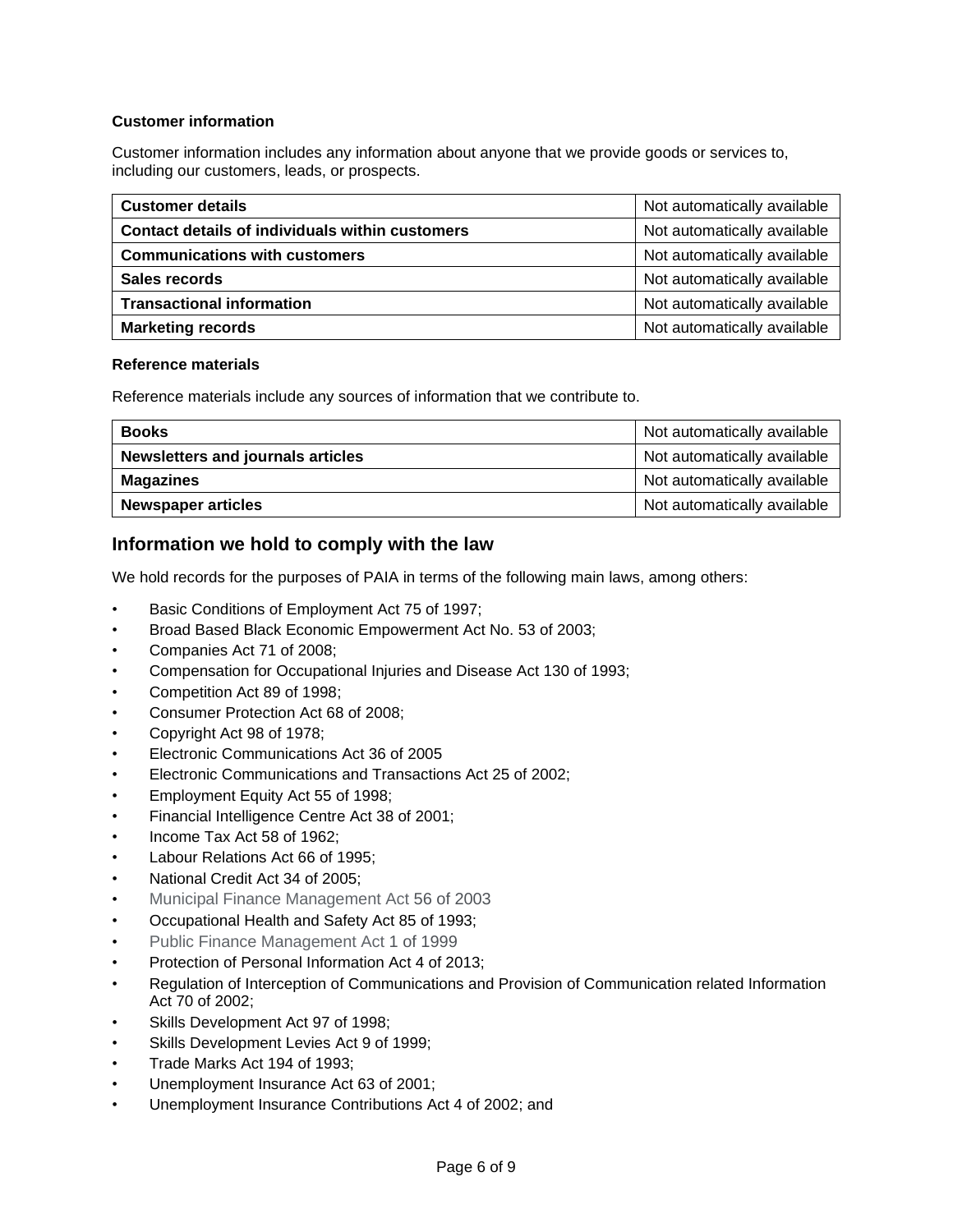• Value Added Tax Act 89 of 1991.

# <span id="page-6-0"></span>**How to request access**

We have authorised and designated our information officer to deal with all matters relating to PAIA in order to comply with our obligations in terms of PAIA. To request access to a record, please complete Form C which is available from:

- the SAHRC website at **<http://www.sahrc.org.za/index.php/understanding-paia>** at this link: **<http://www.sahrc.org.za/home/21/files/Form%20C.doc%20August%202013.doc>**; or
- the Department of Justice and Constitutional Development website at **[www.justice.gov.za](http://www.justice.gov.za/)** at this link: **[http://www.justice.gov.za/forms/paia/J752\\_paia\\_Form%20C.pdf](http://www.justice.gov.za/forms/paia/J752_paia_Form%20C.pdf)**.

Please submit the completed form to our information officer together with the relevant request fee (details here: **<http://www.sahrc.org.za/home/21/files/PAIA%20Notice%20on%20fees.pdf>**) at our information officer's email address, our physical address, or by fax in terms of our details provided above. Please ensure that the completed form:

- has enough information for the information officer to identify you, the requested records, and which form of access you require;
- specifies your email address, postal address, or fax number;
- describes the right that you seek to exercise or protect;
- explains why you need the requested record to exercise or protect that right;
- provides any other way you would like to be informed of our decision other than in writing; and
- provides proof of the capacity in which you are making the request if you are making it on behalf of someone else (we will decide whether this proof is satisfactory).

If you do not use the standard form we may:

- reject the request due to lack of procedural compliance;
- refuse it if you do not provide sufficient information; or
- delav it.

# <span id="page-6-1"></span>**Grounds for refusal**

We may have to refuse you access to certain records in terms of PAIA to protect:

- someone else's privacy;
- another company's commercial information;
- someone else's confidential information:
- company's confidential information;
- the safety of individuals and property;
- records privileged from production in legal proceedings; or
- research information.

We will notify you in writing whether your request has been approved or denied within 30 calendar days after we have received a completed request for access form. If we cannot find any requested record or it does not exist, then we will notify you by way of affidavit that it is not possible to give access to that particular record.

# <span id="page-6-2"></span>**Remedies**

If your request for access is denied, you may:

- apply to a court with appropriate jurisdiction, or
- lodge a complaint with the Information Regulator,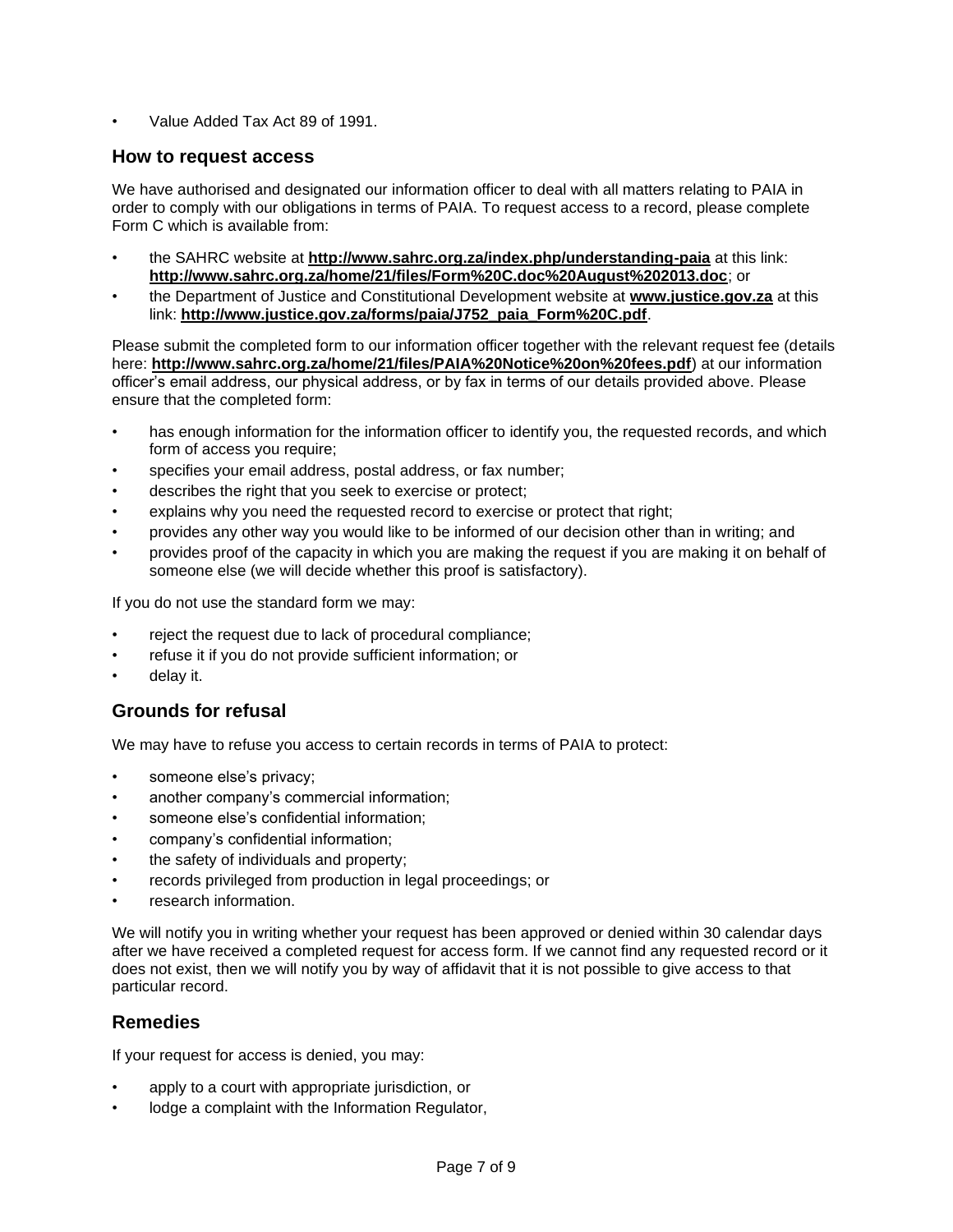for the necessary relief.

### <span id="page-7-0"></span>**How we will give you access**

We will evaluate and consider all requests to us in terms of PAIA. If we approve your request for access to our records, then we will decide how to provide access to you – unless you have asked for access in a specific form. Publication of this manual does not give rise to any rights to access information records, except in terms of PAIA.

### <span id="page-7-1"></span>**How much it will cost you**

You must pay us a request fee as required by law when submitting a request for access to information. The prescribed fees are as set out in the Fee Schedule which is available from

**<http://www.sahrc.org.za/index.php/understanding-paia>** at this link:

**<http://www.sahrc.org.za/home/21/files/PAIA%20Notice%20on%20fees.pdf>**. You must pay us the fees before we will hand over any information. You may have to pay a further access fee if we grant the request for any time that has exceeded the prescribed hours to search and prepare the record for disclosure.

### <span id="page-7-2"></span>**How we process and protect personal information**

We process the personal information of various categories of people for various purposes as set out in this clause.

### <span id="page-7-3"></span>**Categories of people**

We process the personal information of the following categories of people:

- customers or clients;
- information our data subjects submit to us to provide service to them;
- prospects or leads;
- employees;
- recruiters and service providers providing services related to employees;
- contractors, vendors, or suppliers;
- children and their guardians;
- debtors and creditors:
- dealers; and
- directors and shareholders.

#### <span id="page-7-4"></span>**Purposes**

We process the personal information to:

- provide our goods or supply our services;
- better understand our data subjects' needs when doing so;
- keep our data subject records up-to-date;
- manage employees in general;
- manage supplier contracts in general;
- manage dealer relationships in general;
- manage customers in general;
- manage customer credit in general;
- market to customers in various countries;
- enforce debts:
- market goods and services to prospects;